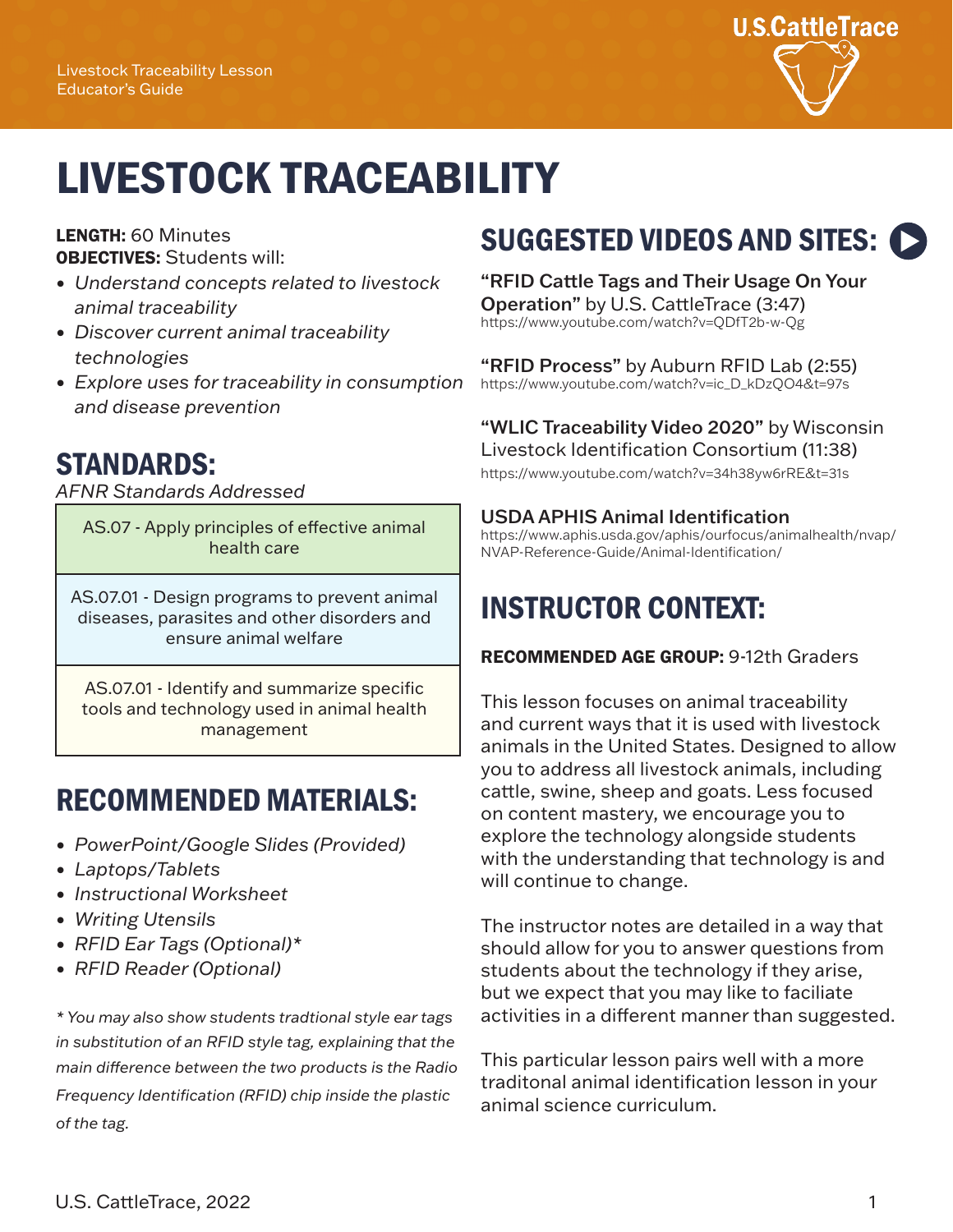

| <b>Instructor Directions</b><br>& Notes | <b>Lesson Set Induction</b>                                                                                                                                                                                                                                                                                                                                     |  |
|-----------------------------------------|-----------------------------------------------------------------------------------------------------------------------------------------------------------------------------------------------------------------------------------------------------------------------------------------------------------------------------------------------------------------|--|
| Interest Approach:                      | Though I know a few faces in this group, I think it's important that<br>I know with 100 percent certainty 1) Who you are, and 2) Where<br>you've been in the past week. We need to verify those details be-<br>fore we get started. So, let's think about how you could verify those<br>details for me. What are examples of ways we could verify that<br>info? |  |
|                                         | Examples could include: Driver's license or passport (paper), Goo-<br>gle Maps/Apple Maps (digital), Birth Certificate (paper), Vouching<br>for each other (verbal), photos (digital)                                                                                                                                                                           |  |
|                                         | I think it's safe to say that using these methods I could verify who<br>you are and where you've been in the past. It may sound odd to<br>have to verify these details about yourself, but these details are ex-<br>actly what both consumers and animal health officials are searching<br>for when it comes to production livestock animals.                   |  |
| Context:                                | Today we'll be discussing the concepts of Animal Traceability, what<br>technology is used to make it happen, and how it is utilized by both<br>verified programs and animal health officials.                                                                                                                                                                   |  |
| Objectives:                             | Understand concepts related to livestock animal traceability<br>Discover current animal traceability technologies<br>Explore uses for traceability in consumption and disease prevention                                                                                                                                                                        |  |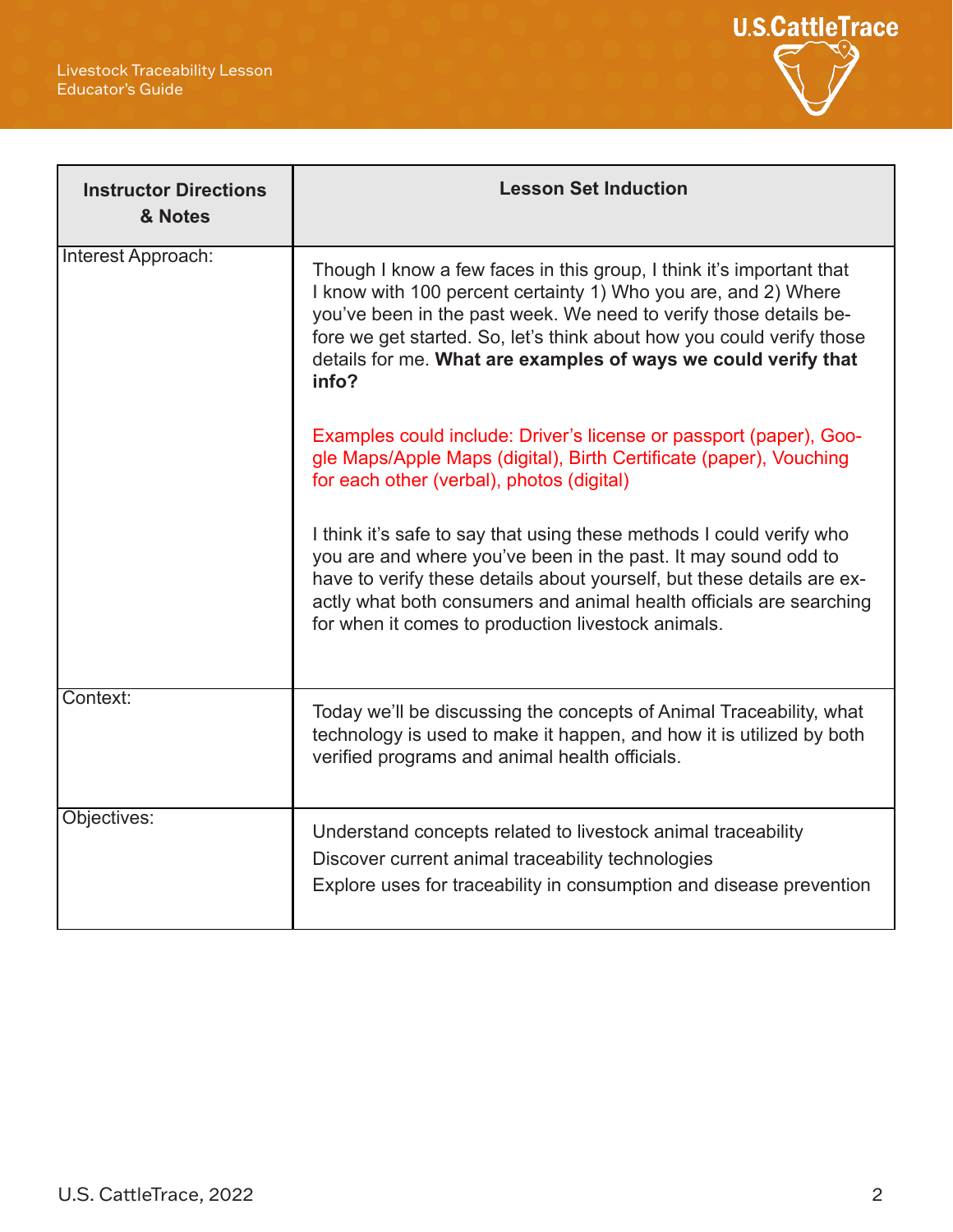

| <b>Instructor Directions &amp;</b><br><b>Notes</b>                                         | <b>Content Outline and/or Procedures</b>                                                                                                                                                                                                                                                                                                          |  |  |  |
|--------------------------------------------------------------------------------------------|---------------------------------------------------------------------------------------------------------------------------------------------------------------------------------------------------------------------------------------------------------------------------------------------------------------------------------------------------|--|--|--|
| Objective #1:<br><b>Understand concepts</b><br>related to livestock animal<br>traceability | Traceability is a concept that can cause a bit of confusion and<br>apprehension. What is traceability is relation to livestock and how<br>are responsibly using it without restricting livestock producers' ability<br>to operate?                                                                                                                |  |  |  |
|                                                                                            | Before we go into how we use traceability, let's discuss definitions<br>for traceability concepts that we will be going over today:                                                                                                                                                                                                               |  |  |  |
|                                                                                            | Traceability: the ability to discover information about where and how<br>a product was made, or the ability to find or follow something.                                                                                                                                                                                                          |  |  |  |
|                                                                                            | These two definitions for traceability fit nicely with our next two<br>definitions:                                                                                                                                                                                                                                                               |  |  |  |
|                                                                                            | Animal Disease Traceability: knowing WHERE diseased and at-risk<br>animals are, where they HAVE been, and WHEN they were at those<br>locations.                                                                                                                                                                                                   |  |  |  |
|                                                                                            | Verified Programs: tracing verified attributes of livestock animals<br>from birth to slaughter.                                                                                                                                                                                                                                                   |  |  |  |
|                                                                                            | So, as we can see, there are two main components of traceability<br>usage in livestock animals today: Animal Disease Traceability and<br>Verified Programs. While they both are a part of traceability, they<br>have different goals. We'll continue to explore these goals today.                                                                |  |  |  |
| <b>Objective #2:</b><br>Discover current animal<br>traceability technologies               | But what does it take for traceability to happen in the animal<br>livestock industry? It all starts with something you likely are familiar<br>with; an ear tag.                                                                                                                                                                                   |  |  |  |
|                                                                                            | HAND OUT EAR TAGS (IF AVAILABLE)                                                                                                                                                                                                                                                                                                                  |  |  |  |
|                                                                                            | When you consider traceability from birth to plate, you must have<br>an item that can live in the animal for the entire duration of its life.<br>Currently, ear tags are the best way to accomplish that longevity. If<br>made correctly, the durability of the plastic, along with the latching<br>mechanism of the back of the tag, can lead to |  |  |  |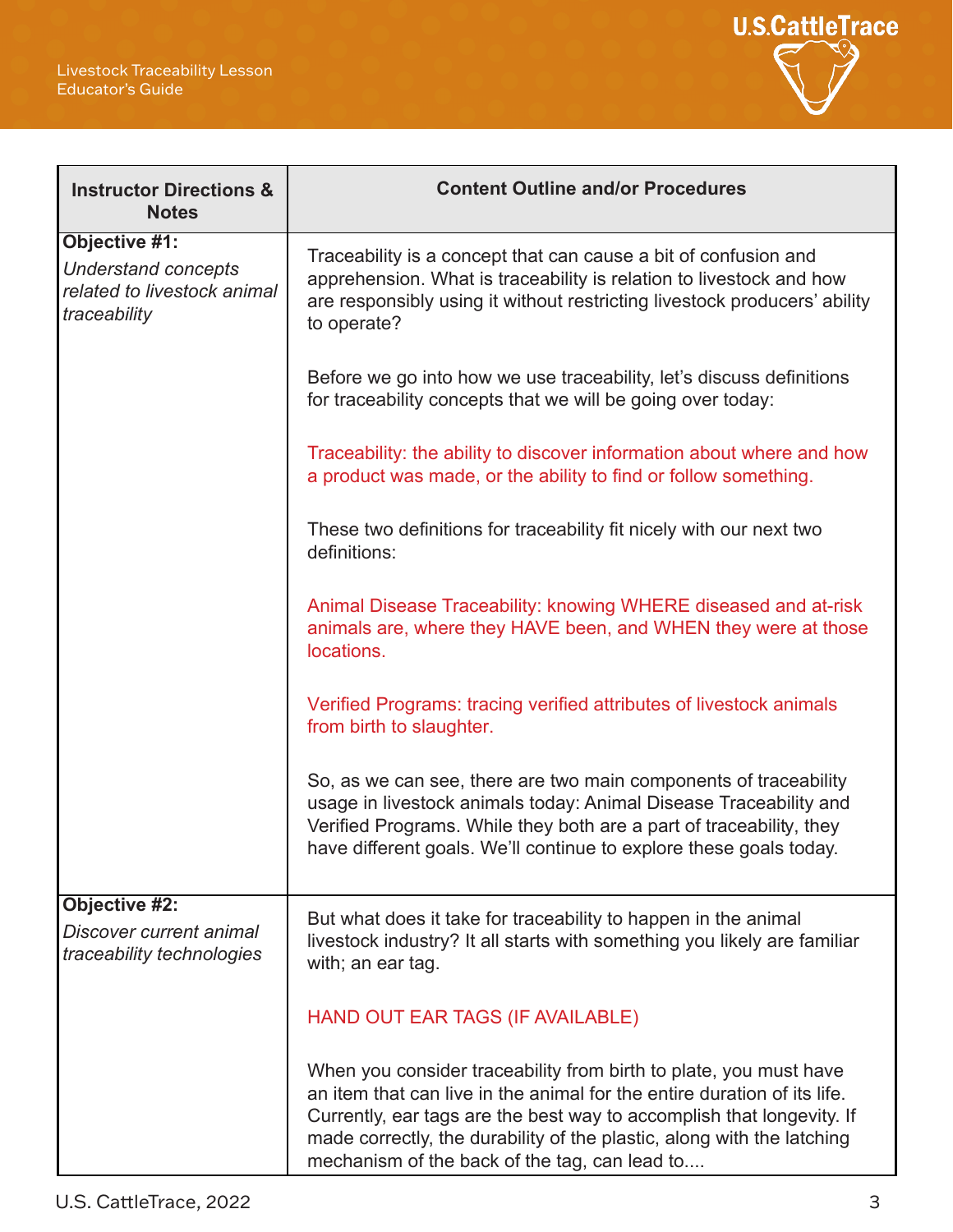

| Objective #2 cont.:       |                                                                                                                                         |  |  |  |  |  |
|---------------------------|-----------------------------------------------------------------------------------------------------------------------------------------|--|--|--|--|--|
| Discover current animal   | a secure way to track livestock. You can even try to bend the                                                                           |  |  |  |  |  |
| traceability technologies | tags yourself (if using visual tags and not button tags).                                                                               |  |  |  |  |  |
|                           |                                                                                                                                         |  |  |  |  |  |
|                           | But it's not just the plastic of the tag that makes ear tags able to track                                                              |  |  |  |  |  |
|                           | information throughout the duration of the life and along the supply                                                                    |  |  |  |  |  |
|                           | chain. Like your phones, computers, and other electronic devices,                                                                       |  |  |  |  |  |
|                           | the tags you are holding each contain an electronic chip. This chip                                                                     |  |  |  |  |  |
|                           | allows them to be read via radio frequencies. This type of technology<br>is used in everything from packing and shipping, inventory, to |  |  |  |  |  |
|                           | contactless toll road payment stickers (example www.myktag.com)                                                                         |  |  |  |  |  |
|                           | Once read, the tag information is then put into an online system, like                                                                  |  |  |  |  |  |
|                           | an Excel document or searchable database.                                                                                               |  |  |  |  |  |
|                           |                                                                                                                                         |  |  |  |  |  |
|                           | Info that can read from the tag is:<br>- Date, time and location of the read                                                            |  |  |  |  |  |
|                           |                                                                                                                                         |  |  |  |  |  |
|                           | - Identification Number                                                                                                                 |  |  |  |  |  |
|                           |                                                                                                                                         |  |  |  |  |  |
|                           | OPTIONAL RFID VIDEO: https://www.youtube.com/watch?v=ic D                                                                               |  |  |  |  |  |
|                           | kDzQO4&t=98s                                                                                                                            |  |  |  |  |  |
|                           |                                                                                                                                         |  |  |  |  |  |
|                           | OPTIONAL: If you have access to a wand reader via your                                                                                  |  |  |  |  |  |
|                           | local livestock extension agent or other RFID reader, you can<br>demonstrate the scanning of a tag.                                     |  |  |  |  |  |
|                           |                                                                                                                                         |  |  |  |  |  |
|                           | These Radio Frequency Identification, or RFID tags make all                                                                             |  |  |  |  |  |
|                           | aspects of traceability possible. Let's hear more about the different                                                                   |  |  |  |  |  |
|                           | styles of RFID tags and how livestock owners can use them in their                                                                      |  |  |  |  |  |
|                           | production animals. During this video, we will capture the three bullet                                                                 |  |  |  |  |  |
|                           | points shown during UHF and LF tags.                                                                                                    |  |  |  |  |  |
|                           |                                                                                                                                         |  |  |  |  |  |
|                           | https://www.youtube.com/watch?v=QDfT2b-w-Qg (3:47 long)                                                                                 |  |  |  |  |  |
|                           |                                                                                                                                         |  |  |  |  |  |
|                           | What were the aspects we heard about Ultra-High Frequency Tags<br>and Low Frequency Tags?                                               |  |  |  |  |  |
|                           |                                                                                                                                         |  |  |  |  |  |
|                           | Thanks for your participation. To recap, these RFID tags allow us                                                                       |  |  |  |  |  |
|                           | to not only electronically track the past and current locations of                                                                      |  |  |  |  |  |
|                           | livestock, but also verify aspects like age, origin and animal welfare.                                                                 |  |  |  |  |  |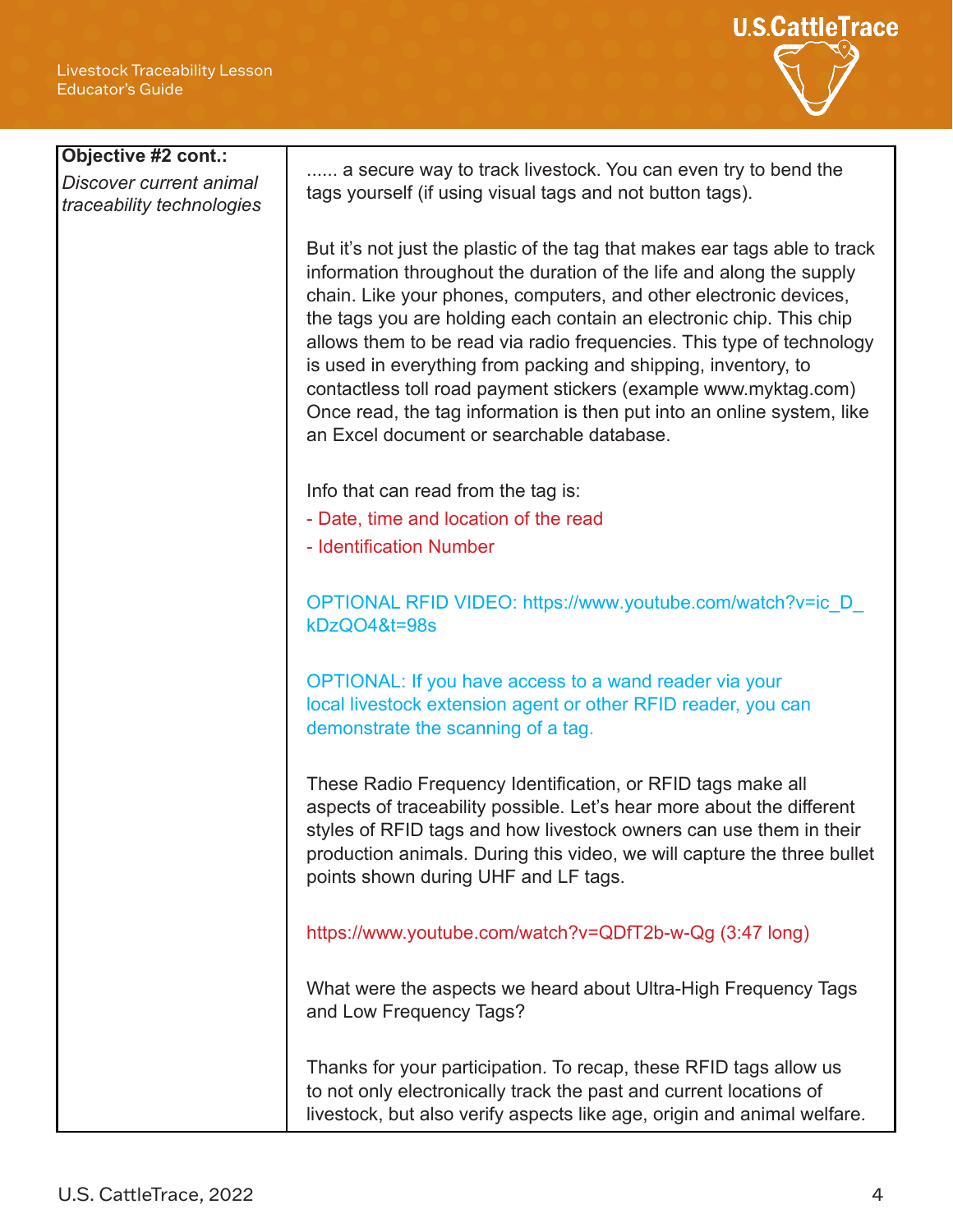

| Objective #3:<br><b>Explore uses for</b><br>traceability in consumption<br>and disease prevention | We're now going to do a brief activity simulating how someone like<br>an animal health official, like a veterinarian, would use traceability for<br>in their work.                                                                                                                 |  |
|---------------------------------------------------------------------------------------------------|------------------------------------------------------------------------------------------------------------------------------------------------------------------------------------------------------------------------------------------------------------------------------------|--|
|                                                                                                   | On the back of your paper, you should see four squares, labeled<br>Cow/Calf Operation, Livestock Market, Feedyard & Processor. 3<br>of these pens have 10 cows in them. It will be our job to track how<br>many cattle end up in each pen based on the information given to<br>US. |  |
|                                                                                                   | But someone has reported an animal with a disease, meaning we<br>have to have a number quickly. I will flash each report (Slide) on the<br>screen for 5 seconds before moving to the next one.                                                                                     |  |
|                                                                                                   | At the end of the activity, we'll see who came closest to having the<br>correct number of cattle in each pen. What questions are there?<br>Alright let's begin with our first slide.                                                                                               |  |
|                                                                                                   | GIVE 5 TO 7 SECONDS PER SLIDE, WITH NO REPEATING OF<br><b>INFORMATION.</b> The goal of this activity is to show how difficult<br>it can be to track animals via paper if given a time limit, like how<br>disease officials would act.                                              |  |
|                                                                                                   | Now that we're through all slides, let's reveal who was closest to our<br>actual numbers.                                                                                                                                                                                          |  |
|                                                                                                   | - What was difficult about this activity?                                                                                                                                                                                                                                          |  |
|                                                                                                   | - Would it have been easier if you had a longer amount of time to<br>track?                                                                                                                                                                                                        |  |
|                                                                                                   | - How could technology help us with this process?                                                                                                                                                                                                                                  |  |
|                                                                                                   | Both animal health officials and those who track animals for verified<br>programs can use technology that we discussed earlier to make the<br>process you all just went through more efficient with less room for<br>second guessing.                                              |  |
|                                                                                                   | In fact, organizations like U.S. CattleTrace are using technology to<br>ensure that if an animal disease outbreak were to happen, that cattle<br>producers could quarantine the effected animals, and the rest of the<br>industry could continue to operate like normal.           |  |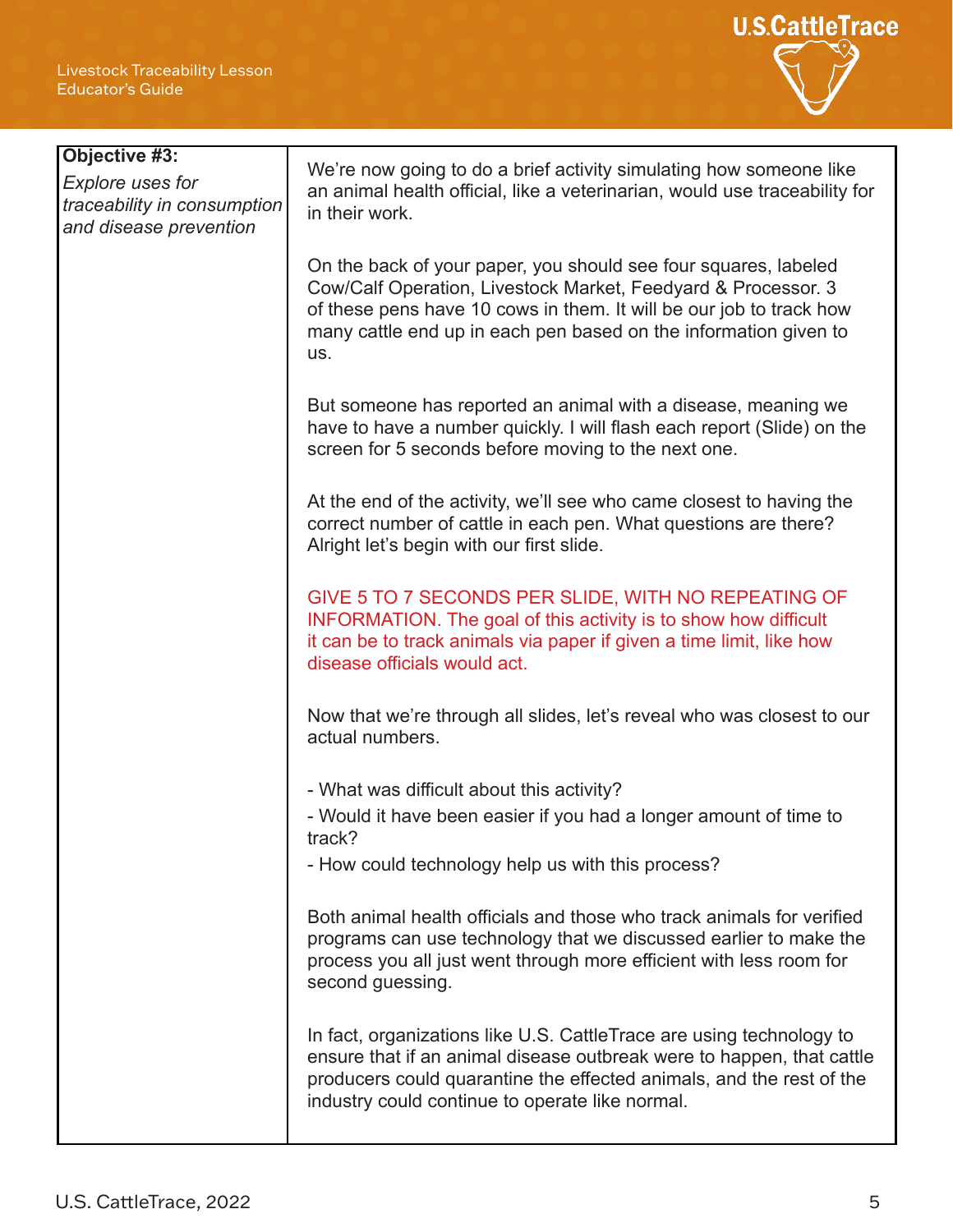

| Objective #3 cont.:<br><b>Explore uses for</b><br>traceability in consumption<br>and disease prevention | Let's watch the following video from the Wisconsin Livestock<br>Identification Consortium (WLIC) to learn more about how farmers<br>and ranchers are using this technology today:<br>https://www.youtube.com/watch?v=34h38yw6rRE&t=3s                                                                                                                    |  |
|---------------------------------------------------------------------------------------------------------|----------------------------------------------------------------------------------------------------------------------------------------------------------------------------------------------------------------------------------------------------------------------------------------------------------------------------------------------------------|--|
|                                                                                                         | We could essentially avoid something like we all had to do in 2020<br>as a part of the COVID-19 Pandemic in the cattle industry.                                                                                                                                                                                                                         |  |
| <b>Closure:</b>                                                                                         | To finish today's discussion about animal traceability, we are going<br>to explore in groups the federal guidelines for animal identification.<br>Just like there are many species of livestock (cattle, swine, sheep<br>and goat, equine) there are many standards for how to identify those<br>animals.                                                |  |
|                                                                                                         | We will be splitting into groups and creating an informational slide<br>about our chosen species. This slide will contain the species we<br>are assigned, all the ways that species can be officially identified,<br>such as an ear tag or tattoo, and any additional information you find<br>interesting. You can find all the information you need at: |  |
|                                                                                                         | https://www.aphis.usda.gov/aphis/ourfocus/animalhealth/nvap/<br>NVAP-Reference-Guide/Animal-Identification/Cattle-Identification                                                                                                                                                                                                                         |  |
|                                                                                                         | We'll have 10 minutes to complete this assignment.                                                                                                                                                                                                                                                                                                       |  |
|                                                                                                         | Split into groups based on cattle, swine, sheep and goat and equine.<br>Direct them to the website and give them time to complete a slide on<br>the topic. This can be turned in as an assignment for presented to<br>the entire class.                                                                                                                  |  |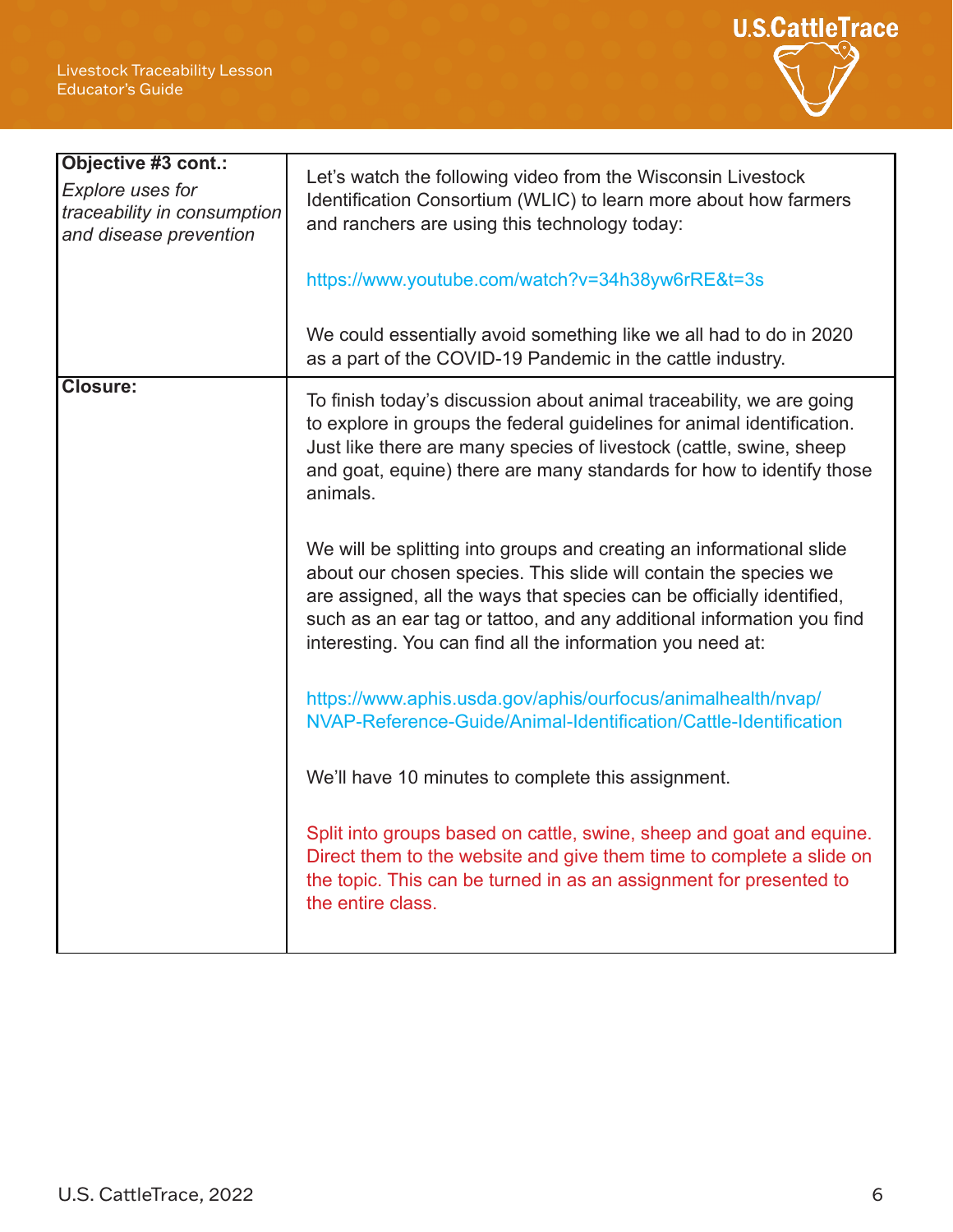# **CON LESSON HANDOUT**

| <b>DEFINITIONS</b>                                                                                                                                               |  |
|------------------------------------------------------------------------------------------------------------------------------------------------------------------|--|
| Traceability: the ability to ___________ information about ______________________                                                                                |  |
| a product was made, or the ability to _______________ or ________________ something.                                                                             |  |
| Animal Disease Traceability: knowing ___________ diseased and at-risk<br>________________ are, _________________ they _______________ been, and ________________ |  |
| they were at those ______________.                                                                                                                               |  |
| Verified Programs: tracing verified __________________ of _______________ animals<br>$from _______ to _______$ .                                                 |  |
| <b>DIFFERENCES IN RFID TAGS</b>                                                                                                                                  |  |
| <b>Low Frequency RFID Tag</b>                                                                                                                                    |  |
|                                                                                                                                                                  |  |
|                                                                                                                                                                  |  |
|                                                                                                                                                                  |  |
| <b>Ultra-High Frequency RFID Tag</b>                                                                                                                             |  |
|                                                                                                                                                                  |  |
|                                                                                                                                                                  |  |

•